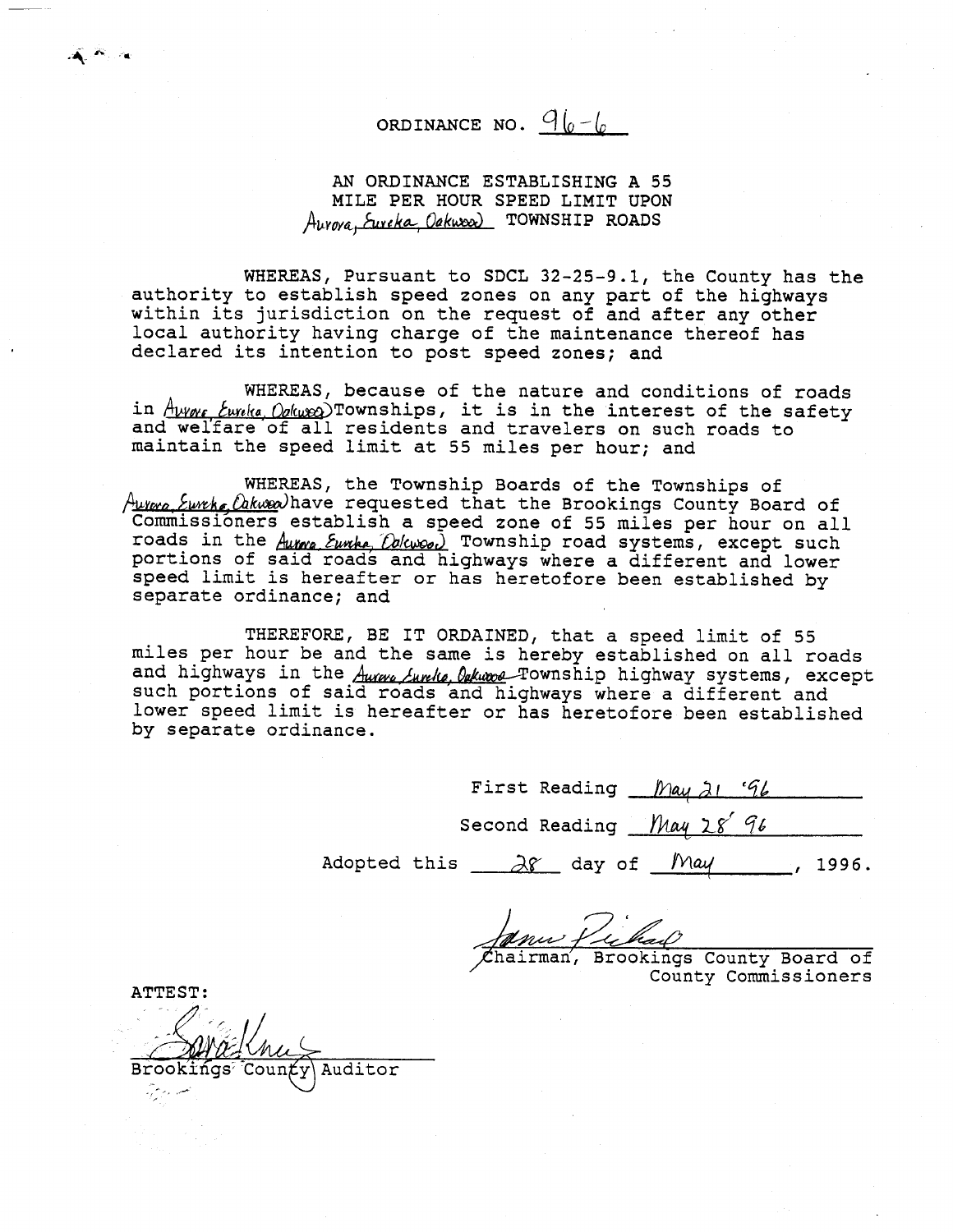## A RESOLUTION ESTABLISHING A 55 MILE PER HOUR SPEED LIMIT UPON  $\mathcal{A}_{\text{tree}}$  of all residents and travelers and travels and travels and travels and travels on such roads to all residents and travels and travels and travels and travels and travels are to all  $\mathcal{A}_{\text$

 WHEREAS, due to time constraints imposed on such local government bodies by the WHEREAS, Pursuant to SDCL 32-25-9.1, the Board of  $\mathfrak{c}$ and establish speed zones upon streets and highways at the request of and after any other local  $T$  , be it resolved, that ...  $\mathcal{L}$  is the solved, that ...  $\mathcal{L}$ 

 $\mathbf{W}$  speed limit of 55 miles per hour, began hour, behour, because if hereby established on all roads in the same in the same in the same in the same in the same in the same in the same in the same in the same in the  $MTEN23$ , because of the hattie and conditions of Township, it is in the interest of safety and welfare of all residents and travelers on such roads to maintain the speed limit of 55 miles per hour; and

> WHEREAS, due to time constraints imposed on such local government bodies by the impending state law raising speed limits to 65 miles per hour, the Local Board of Supervisors have declared such action an emergency and have acted accordingly, and

THEREFORE, BE IT RESOLVED, that  $\frac{\beta_{\text{rel}}\cdot\beta_{\text{rel}}}{\beta_{\text{rel}}}$  County establish a speed limit of 55 milers per hour, be and the same if hereby established on all roads in the  $\mathcal{A}_{\mathcal{U}}$   $\mathcal{U}_{\mathcal{U}}$   $\mathcal{U}_{\mathcal{U}}$  and  $\mathcal{U}_{\mathcal{U}}$  are a Township road system except such portions of said roads and highways where a different and lower speed limit is hereafter or has heretofore been established by separate ordinance.

Adopted this  $\sqrt{Q}$  Day of  $\frac{M_{\text{eV}}}{Q}$  $\frac{1996}{2}$ 

Chairman, Board of Supervisors

Furera Township

Eugene L. Mille **ATTEST** Clerk

Engene Miller<br>693-3362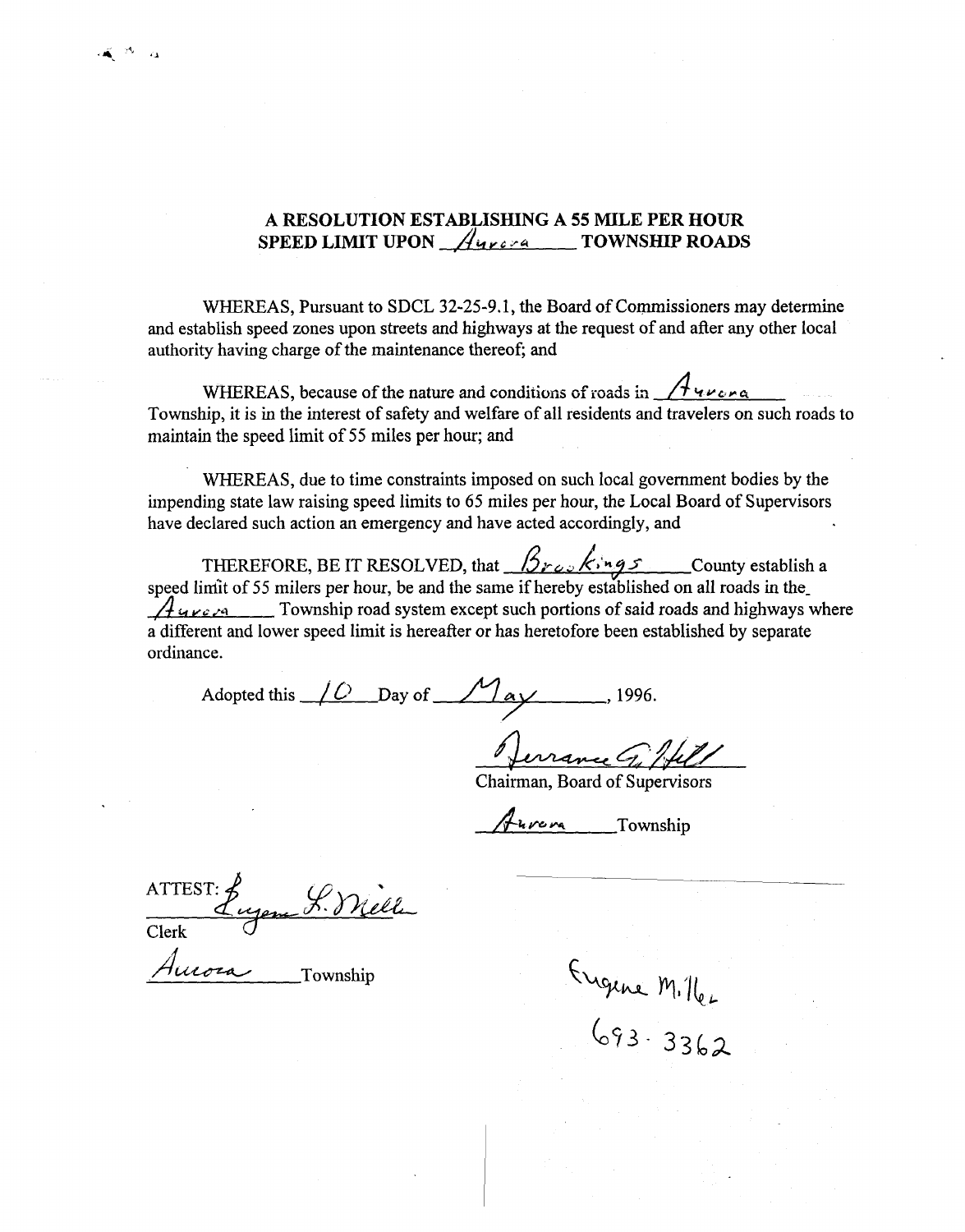### A RESOLUTION ESTABLISHING A 55 MILE PER HOUR SPEED LIMIT UPON  $Eurekq$  rownship roads

WHEREAS, Due to the to the time  $\mathbf{r}$ w reflected in the speed limits to  $\mu$  board of  $\mu$  miles per hour, the speed of  $\mu$ and establish speed zones upon streets and highways at the request of and after any other local authority having charge of the maintenance thereof; and

WHEREAS, because of the nature and conditions of roads in  $Eureka$ with roads of the hattle and conditions of said roads and highways where  $\frac{1}{2}$ I ownship, it is in the interest of safety and welfare of all resident

> WHEREAS, due to time constraints imposed on such local government bodies by the impending state law raising speed limits to 65 miles per hour, the Local Board of Supervisors have declared such action an emergency and have acted accordingly, and

THEREFORE, BE IT RESOLVED, that  $\frac{\cancel{B} \cancel{A} \cancel{A} \cancel{A}}{\cancel{B} \cancel{B}}$  County establish a speed limit of 55 milers per hour, be and the same if hereby established on all roads in the  $Eureka$  Township road system except such portions of said roads and highways where a different and lower speed limit is hereafter or has heretofore been established by separate ordinance.

Adopted this  $\angle$  H Day of  $\angle$  M A Y 1996.

James H. Hansen

Eurekg Township

Marvin Bebensee

 $693 - 3281$ 

 $693 - 4143$ 

YTh- ~H'+3

Therefore,  $B_{\rm eff}$  is respectively. The  $B_{\rm eff}$  establish as  $B_{\rm eff}$  establish as  $\alpha$ 

Eureka Township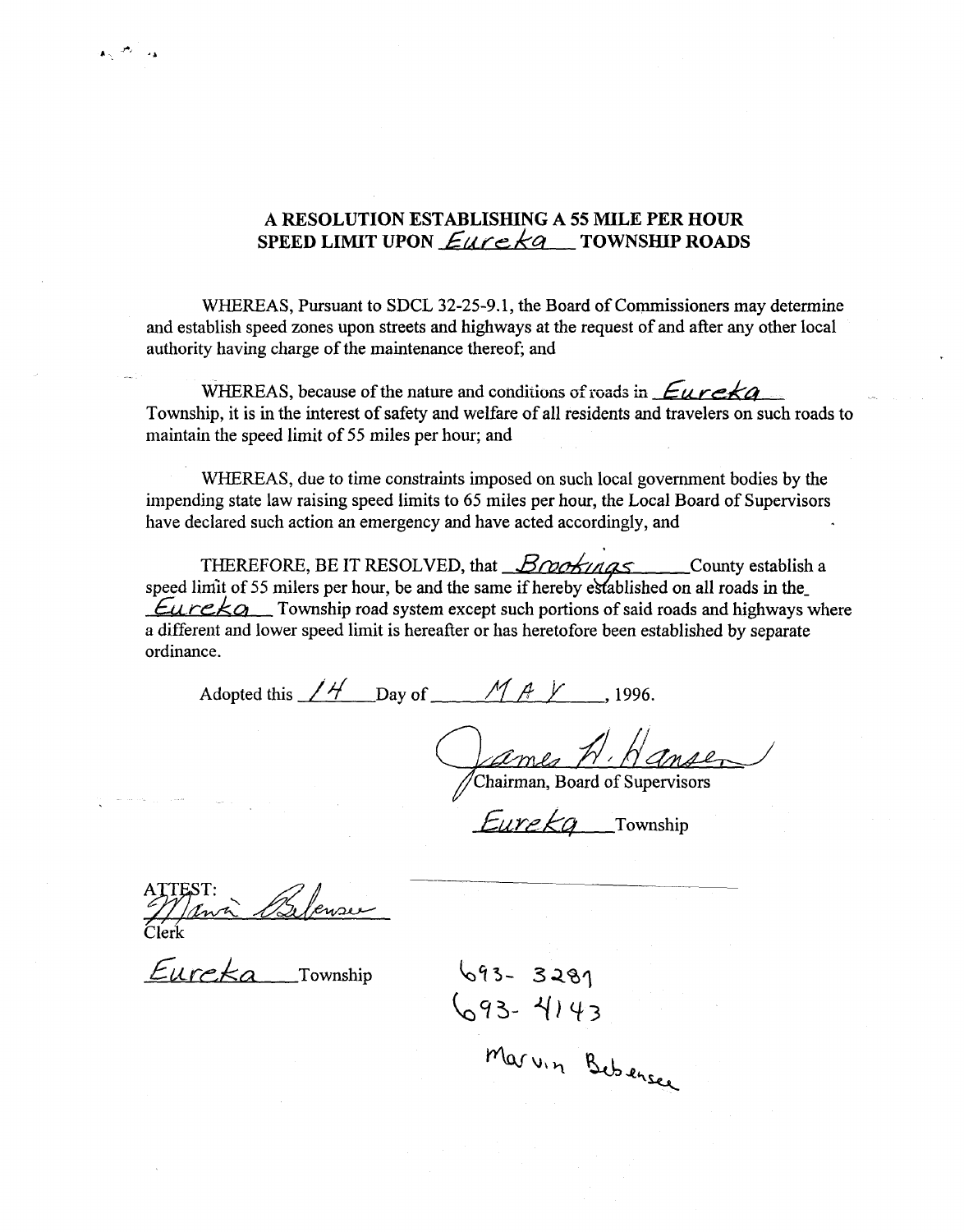#### **Resolution 96-01:**

#### WHEREAS, PURSUIT TO SOCIAL 32-25-9.1, the board of County commission of County commissioners of County commissioners of County commission in the board of County commission in the board of County commission in the county co  $\overline{A}$  RESOLUTION ESTABLISHING A  $\overline{S}$ MILE PER HOUR SPEED LIMIT UPON **OAKWOOD TOWNSHIP ROADS**

WHEREAS, Pursuit to SDCL 32-25-9.1, the board of County commissioners may determine and establish speed zones on streets and highways on the request of and after any other local authority having charge of the maintenance thereof; and

Whereas, the burden of payment and posting such speed limits will be at the at the speed limits will be at the at the at the speed limits will be at the speed limits will be at the speed limits will be at the speed limits where Township and the nature and conditions of the responsibility of the responsibility  $\mathbf{C}$ it is in the interest of the safety and welfare of all residents and travelers on such roads to maintain the speed limit at 55 miles per hour; and

 55 miles per hour be and the same is hereby established on all roads in the Oakwood Township road WHEREAS, due to time constraints imposed on such local impending state law raising speed limits to 65 miles per hour, the Local Board of Supervisors have declared such action an emergency and have acted accordingly; and

> WHEREAS, the burden of payment and posting such speed limits will be at the expense of the Oakwood Township and the responsibility of the Oakwood Township Board of Supervisors, and

THEREFORE, BE IT RESOLVED, Oakwood Township establish a speed limit of 55 miles per hour be and the same is hereby established on all roads in the Oakwood Township road system except such portions of said roads and highways where a different and lower speed limit is hereafter or has heretofore been established by separate ordinance. Oakwood Township Board of Township Supervisors

Adopted this 16th day of May, 1996

Donald Langland, Chairman, Oakwood Township, Oakwood Township Board of Township Supervisors

ATTEST:

Vilbur

Wilbur Schwartz, Clerk, Oakwood Township, Oakwood Township Board of Township Supervisors

oakwidres wks.c